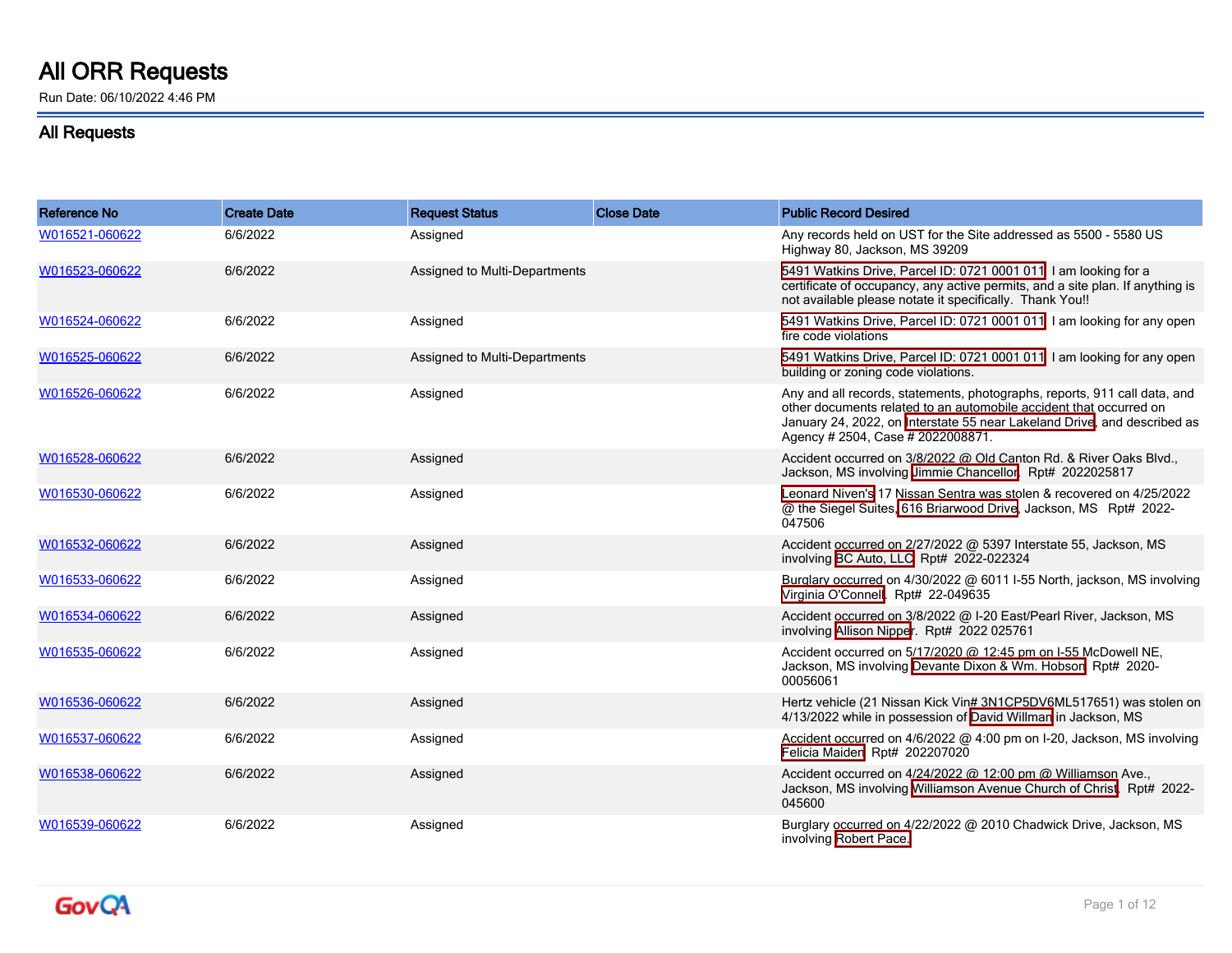| <b>Reference No</b> | <b>Create Date</b> | <b>Request Status</b>         | <b>Close Date</b> | <b>Public Record Desired</b>                                                                                                                                                                                                                                                                                                                                                                                                                                                                                                                                                                                                                                                                                                                                                                                                                                                                                                                                                                                                                                                                                                                                                                                                                                                                                                                                                                                                                                                                                                                                                                                                                                                                                                                                                                                                                                                                                                                                                |
|---------------------|--------------------|-------------------------------|-------------------|-----------------------------------------------------------------------------------------------------------------------------------------------------------------------------------------------------------------------------------------------------------------------------------------------------------------------------------------------------------------------------------------------------------------------------------------------------------------------------------------------------------------------------------------------------------------------------------------------------------------------------------------------------------------------------------------------------------------------------------------------------------------------------------------------------------------------------------------------------------------------------------------------------------------------------------------------------------------------------------------------------------------------------------------------------------------------------------------------------------------------------------------------------------------------------------------------------------------------------------------------------------------------------------------------------------------------------------------------------------------------------------------------------------------------------------------------------------------------------------------------------------------------------------------------------------------------------------------------------------------------------------------------------------------------------------------------------------------------------------------------------------------------------------------------------------------------------------------------------------------------------------------------------------------------------------------------------------------------------|
| W016540-060622      | 6/6/2022           | Assigned                      |                   | Keifer M. Wolfe's vehicle (16 Ford F150 Vin# 1FTEW1EF9GKE28395)<br>was stolen on 12/23/2020 @ 2100 hrs. from Planet Fitness in Jackson,<br>MS Rpt# 2020-186418                                                                                                                                                                                                                                                                                                                                                                                                                                                                                                                                                                                                                                                                                                                                                                                                                                                                                                                                                                                                                                                                                                                                                                                                                                                                                                                                                                                                                                                                                                                                                                                                                                                                                                                                                                                                              |
| W016541-060622      | 6/6/2022           | Assigned                      |                   | Burglary occured on 4/30/2022 @ 6011 I-55 North, Jackson, MS involving<br>Juan Knott. Rpt# 2022055675                                                                                                                                                                                                                                                                                                                                                                                                                                                                                                                                                                                                                                                                                                                                                                                                                                                                                                                                                                                                                                                                                                                                                                                                                                                                                                                                                                                                                                                                                                                                                                                                                                                                                                                                                                                                                                                                       |
| W016542-060622      | 6/6/2022           | Assigned                      |                   | Kevin E. Blackwell's vehicle (17 GMS Sierra Vin#<br>3GTU2NEC5HG475534) was stolen on 5/10/2022 from 3016 N. State St<br>Jackson, MS Rpt# 2022050050                                                                                                                                                                                                                                                                                                                                                                                                                                                                                                                                                                                                                                                                                                                                                                                                                                                                                                                                                                                                                                                                                                                                                                                                                                                                                                                                                                                                                                                                                                                                                                                                                                                                                                                                                                                                                         |
| W016544-060622      | 6/6/2022           | Assigned                      |                   | Brice Van Oss' vehicle (19 Chevy Silverado Vin# 1GC1KTEY7KF107481)<br>was vandalized on 5/25/2022 @ 1500 hrs while parked @ 6365 I-55 N.<br>Jackson, MS Rpt# 2022-059141                                                                                                                                                                                                                                                                                                                                                                                                                                                                                                                                                                                                                                                                                                                                                                                                                                                                                                                                                                                                                                                                                                                                                                                                                                                                                                                                                                                                                                                                                                                                                                                                                                                                                                                                                                                                    |
| W016545-060622      | 6/6/2022           | Outstanding Invoice           |                   | Accident occurred on 5/3/2022 @ 10:00 am in Jackson, MS involving<br>Harold Davis. Rpt# 22-058395                                                                                                                                                                                                                                                                                                                                                                                                                                                                                                                                                                                                                                                                                                                                                                                                                                                                                                                                                                                                                                                                                                                                                                                                                                                                                                                                                                                                                                                                                                                                                                                                                                                                                                                                                                                                                                                                           |
| W016546-060622      | 6/6/2022           | Assigned                      |                   | Burglary occurred on 3/25/2022 @ 640 E. Northside Drive, Jackson, MS<br>involving the Redeemer's School, Inc.                                                                                                                                                                                                                                                                                                                                                                                                                                                                                                                                                                                                                                                                                                                                                                                                                                                                                                                                                                                                                                                                                                                                                                                                                                                                                                                                                                                                                                                                                                                                                                                                                                                                                                                                                                                                                                                               |
| W016547-060622      | 6/6/2022           | Assigned to Multi-Departments |                   | Subject Property: 2055 Raymond Rd (Parcel: 836-131-1) Please provide<br>copies of any open/active zoning code violations on file. If none, please<br>confirm. Please provide copies of any open/active building code violations<br>on file. If none, please confirm. Please provide copies of any open/active<br>fire code violations on file. If none, please confirm. Please provide copies<br>of the certificates of occupancy. Please provide copies of the site plans, if<br>available.                                                                                                                                                                                                                                                                                                                                                                                                                                                                                                                                                                                                                                                                                                                                                                                                                                                                                                                                                                                                                                                                                                                                                                                                                                                                                                                                                                                                                                                                                |
| W016548-060722      | 6/7/2022           | Assigned                      |                   | Dear Sir or Madam,<br>Under the federal Jeanne Clery Disclosure of<br>Campus Security Policy and Campus Crime Statistics Act (Cleary Act),<br>postsecondary schools are required to disclose statistics for certain<br>crimes that occurred on campus and on public property within and<br>immediately adjacent to school-owned buildings and property. In the<br>statistics we are required to include crimes that were reported to our<br>campus as well as crimes reported to local and state law enforcement<br>I am requesting the required statistics for the following<br>agencies.<br>areas that are considered to be "on campus": 100 East Capitol Street,<br>Suite 100, Jackson, MS 39201<br>I am requesting that your<br>department provide me with crime statistics for 2021 for the following<br>offenses that occurred on our campus or on public property within and<br>immediately adjacent to our property: • Murder/Non-negligent<br>Manslaughter •<br>Manslaughter by Negligence •<br>Rape •<br>Fondling $\cdot$<br>Incest •<br>Statutory Rape •<br>Robbery •<br>Burglary •<br>Aggravated Assault •<br>Motor Vehicle<br>Theft $\cdot$<br>Arson Please specify if any of the above-listed offenses<br>were categorized as Hate Crimes. In addition, please include statistics for<br>any incidents of Larceny-Theft, Simple Assault, Intimidation, or<br>Destruction/Damage/Vandalism of Property that were classified as Hate<br>Crimes. I also need the category of bias for each Hate Crime according to<br>the eight categories for which we are required to report; Race, Religion,<br>Sexual Orientation, Gender, Gender Identity, Disability, Ethnicity, and<br>National Origin. Please include the statistics for arrests only for the<br>following Uniform Crime Reporting (UCR) categories: • Liquor Law<br>Violations • Drug Abuse Violations • Weapons: Carrying,<br>Possessing, Etc. Please include separate statistics for all incidents of |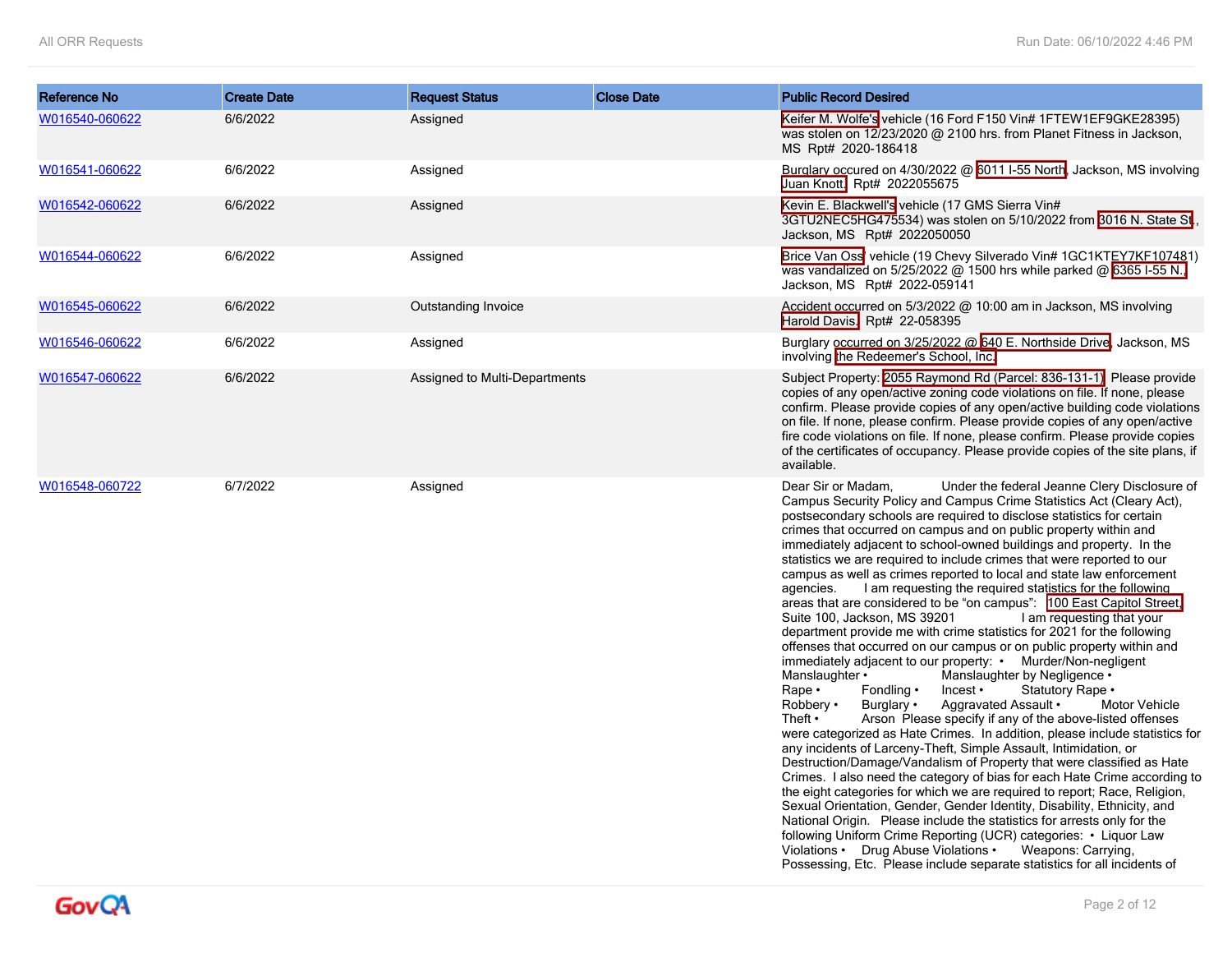| <b>Reference No</b> | <b>Create Date</b> | <b>Request Status</b>         | <b>Close Date</b> | <b>Public Record Desired</b>                                                                                                                                                                                                                                                                                                                                                                                                                                                                                                                                                                                                                                                                                                                                                                                                                                                                                                                                                                                                                                                                                                                                                                                                                                                                                                                                                                                                                                                                                                                                                                                                                                                                                                                                                                                                                                                                                                                                                                                                                                                                                                                                                                                    |
|---------------------|--------------------|-------------------------------|-------------------|-----------------------------------------------------------------------------------------------------------------------------------------------------------------------------------------------------------------------------------------------------------------------------------------------------------------------------------------------------------------------------------------------------------------------------------------------------------------------------------------------------------------------------------------------------------------------------------------------------------------------------------------------------------------------------------------------------------------------------------------------------------------------------------------------------------------------------------------------------------------------------------------------------------------------------------------------------------------------------------------------------------------------------------------------------------------------------------------------------------------------------------------------------------------------------------------------------------------------------------------------------------------------------------------------------------------------------------------------------------------------------------------------------------------------------------------------------------------------------------------------------------------------------------------------------------------------------------------------------------------------------------------------------------------------------------------------------------------------------------------------------------------------------------------------------------------------------------------------------------------------------------------------------------------------------------------------------------------------------------------------------------------------------------------------------------------------------------------------------------------------------------------------------------------------------------------------------------------|
|                     |                    |                               |                   | Domestic Violence, Dating Violence, and Stalking. For Clery Act<br>reporting, we are required to use the following definitions for these terms:<br>Domestic Violence: The term "domestic violence" includes felony or<br>misdemeanor crimes of violence committed by a current or former spouse<br>or intimate partner of the victim, by a person with whom the victim shares<br>a child in common, by a person who is cohabitating with or has<br>cohabitated with the victim as a spouse or intimate partner, by a person<br>similarly situated to a spouse of the victim under the domestic or family<br>violence laws of the jurisdiction receiving grant monies, or by any other<br>person against an adult or youth victim who is protected form that<br>person's acts under the domestic or family violence laws of the<br>jurisdiction. Dating Violence: The term "dating violence" means violence<br>committed by a person - (A) who is or has been in a social relationship of<br>a romantic or intimate nature with the victim; and (B) where the existence<br>of the relationship shall be determined based on a consideration of the<br>following factors:<br>(i) The length of the relationship.<br>(ii)<br>The type of relationship.<br>(iii) The frequency of interaction between the<br>persons involved in the relationship. Stalking: The term "stalking" means<br>engaging in a course of conduct directed at a specific person that would<br>cause a reasonable person to - (A) fear for his or her safety or the safety<br>of others; or (B) suffer substantial emotional distress.<br>You may email the information responsive to this request to<br>Kimberly.Frazer@strayer.edu.<br>If you have any questions<br>regarding this request, please feel free to contact me at (732) 503-6026 or<br>via the email provided above. In addition, if a serious crime that may<br>cause an ongoing threat to our campus community is reported to your<br>department, we would appreciate it if you would notify our University staff<br>immediately. The institution has a legal responsibility to notify the<br>campus community in a timely manner about any crimes on and<br>immediately aro |
| W016549-060722      | 6/7/2022           | Assigned                      |                   | RE: 702 Cooper Rd Our company is tasked with ensuring properties that<br>Fannie Mae has an interest in are in compliance with local municipal<br>codes. We are looking to obtain the following information for property<br>located at the address referenced above. 1.<br>Copies of any<br>and all OPEN/active code violations Demolition actions/Condemnation<br>actions including the original notice and any associated liens that could<br>result in a fine/additional liens against the property. 2. Copies of any<br>unpaid invoices associated with any code violations and payoff amounts<br>good for 30 days. Please include a detailed breakdown of the amounts<br>due as well as the corresponding notice of violation in addition to how the<br>check should be made payable and where the payment should be sent.<br>We need to have this information to back up any check request.                                                                                                                                                                                                                                                                                                                                                                                                                                                                                                                                                                                                                                                                                                                                                                                                                                                                                                                                                                                                                                                                                                                                                                                                                                                                                                                |
| W016550-060722      | 6/7/2022           | Assigned to Multi-Departments |                   | King Edwards - see attached                                                                                                                                                                                                                                                                                                                                                                                                                                                                                                                                                                                                                                                                                                                                                                                                                                                                                                                                                                                                                                                                                                                                                                                                                                                                                                                                                                                                                                                                                                                                                                                                                                                                                                                                                                                                                                                                                                                                                                                                                                                                                                                                                                                     |
| W016551-060722      | 6/7/2022           | Assigned                      |                   | King Edwards - see attached                                                                                                                                                                                                                                                                                                                                                                                                                                                                                                                                                                                                                                                                                                                                                                                                                                                                                                                                                                                                                                                                                                                                                                                                                                                                                                                                                                                                                                                                                                                                                                                                                                                                                                                                                                                                                                                                                                                                                                                                                                                                                                                                                                                     |
| W016552-060722      | 6/7/2022           | Assigned                      |                   | King Edwards - see attached                                                                                                                                                                                                                                                                                                                                                                                                                                                                                                                                                                                                                                                                                                                                                                                                                                                                                                                                                                                                                                                                                                                                                                                                                                                                                                                                                                                                                                                                                                                                                                                                                                                                                                                                                                                                                                                                                                                                                                                                                                                                                                                                                                                     |
| W016555-060722      | 6/7/2022           | Assigned to Multi-Departments |                   | For address 2950 BARWOOD DR, JACKSON 39212 / parcel 619-62,<br>please provide: 1) any open code enforcement, property<br>maintenance.<br>building code or nuisance violations 2) copies of any open or expired<br>permits 3) copies of any assessments not placed on the<br>property taxes                                                                                                                                                                                                                                                                                                                                                                                                                                                                                                                                                                                                                                                                                                                                                                                                                                                                                                                                                                                                                                                                                                                                                                                                                                                                                                                                                                                                                                                                                                                                                                                                                                                                                                                                                                                                                                                                                                                      |

4) any fines, fees, misc. invoices or municipal liens due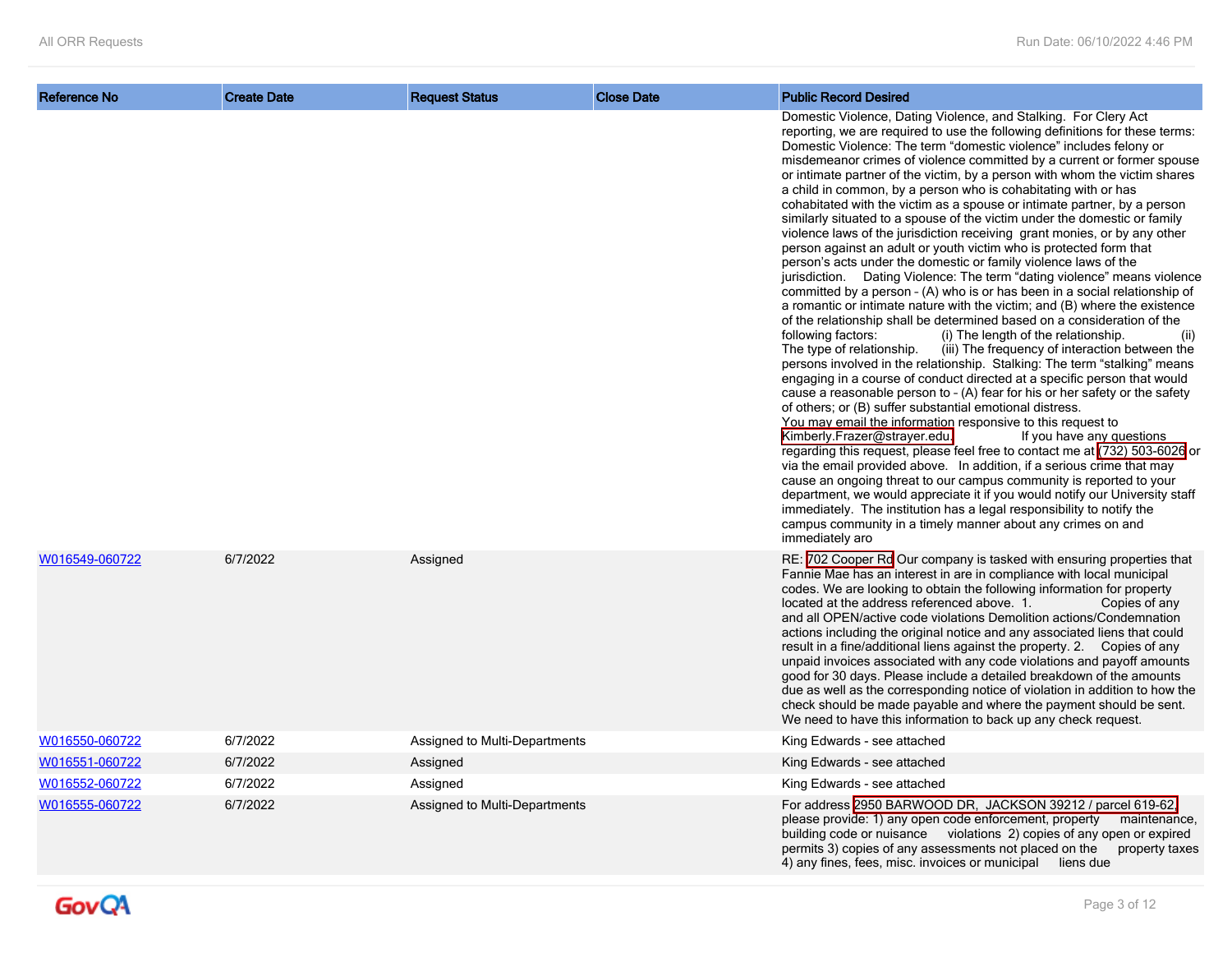| <b>Reference No</b> | <b>Create Date</b> | <b>Request Status</b>         | <b>Close Date</b> | <b>Public Record Desired</b>                                                                                                                                                                                                                                                                                                                                                                                                                                                                     |
|---------------------|--------------------|-------------------------------|-------------------|--------------------------------------------------------------------------------------------------------------------------------------------------------------------------------------------------------------------------------------------------------------------------------------------------------------------------------------------------------------------------------------------------------------------------------------------------------------------------------------------------|
| W016556-060822      | 6/8/2022           | Outstanding Invoice           |                   |                                                                                                                                                                                                                                                                                                                                                                                                                                                                                                  |
|                     |                    |                               |                   | trying to get contractor information that pulled permits to complete the<br>property remodeling. not sure which document to check because I<br>assumed it would be PERMIT, but there is not an option for address; 244<br>MEADOWOODS DRIVE, JACKSON, MS 39211                                                                                                                                                                                                                                    |
| W016557-060822      | 6/8/2022           | Outstanding Invoice           |                   | Copies of open code compliance, building, nuisance, or property<br>maintenance code violations, any open or expired building permits or any<br>unpaid fines/fees/invoices resulting from violations or permits. Records<br>should be checked no further back than 5 years. Property: 2960 Coleman<br>Avenue, Jackson, MS 39213 Parcel #: 408-375-1                                                                                                                                               |
| W016558-060822      | 6/8/2022           | Assigned to Multi-Departments |                   | PLEASE PROVIDE COPIES OF: - OPEN AND EXPIRED BUILDING<br>PERMITS - CURRENTLY ACTIVE CODE ENFORCEMENT<br>VIOLATIONS/ CITATIONS/ UNPAID NUISANCE FEES: - 3535 Hines St<br>Jackson, MS 39212 -145 Savanna St Jackson, MS 39212 -1249<br>Marydale Dr Jackson, MS 39212-1106 Cooper Rd Jackson, MS 39212-<br>3679 Lee Dr Jackson, MS 39212                                                                                                                                                            |
| W016559-060822      | 6/8/2022           | Assigned                      |                   | I am working on behalf of Atmos Energy to obtain a copy of the certificate<br>of liability insurance for T.L. Wallace Construction, MS License 03770-<br>MC, that preferably covers the date of 5/21/2021. They were doing<br>grading work at or near 148 Brown St in Jackson when they cut a gas<br>main. Does the city of Jackson keep records of liability insurance for<br>licensing, permitting, or registration? Thank you for your assistance with<br>this request.                       |
| W016561-060822      | 6/8/2022           | Assigned                      |                   | Any arrest records, call records involving Knowledge O'Brian Wigley                                                                                                                                                                                                                                                                                                                                                                                                                              |
| W016562-060922      | 6/9/2022           | Assigned to Multi-Departments |                   | Copies of open code compliance, building, nuisance, or property<br>maintenance code violations, any open or expired building permits or any<br>unpaid fines/fees/invoices resulting from violations or permits. Records<br>should be checked no further back than 5 years. Property: 1746 Myrtle<br>Street, Jackson, MS 39202 Parcel #: 9-210-1                                                                                                                                                  |
| W016563-060922      | 6/9/2022           | Assigned                      |                   | On behalf of Liberty Mutual claim 048593846, please provide body-dash<br>cam, written statements, photos, witnesses, investigative file for case<br>2022017929. Date of Loss 2/16/2022 Location Watkins DR Party<br>involved Kenyatta Gowdy, Tony Barnes, Ervin Bailey We are a 3rd party<br>representing the insurance company. Please let me know if any further<br>information or paperwork is needed for this request. If Fee is over \$49.99.<br>please advise in advance pending approval. |
| W016566-060922      | 6/9/2022           | Assigned                      |                   | See attached                                                                                                                                                                                                                                                                                                                                                                                                                                                                                     |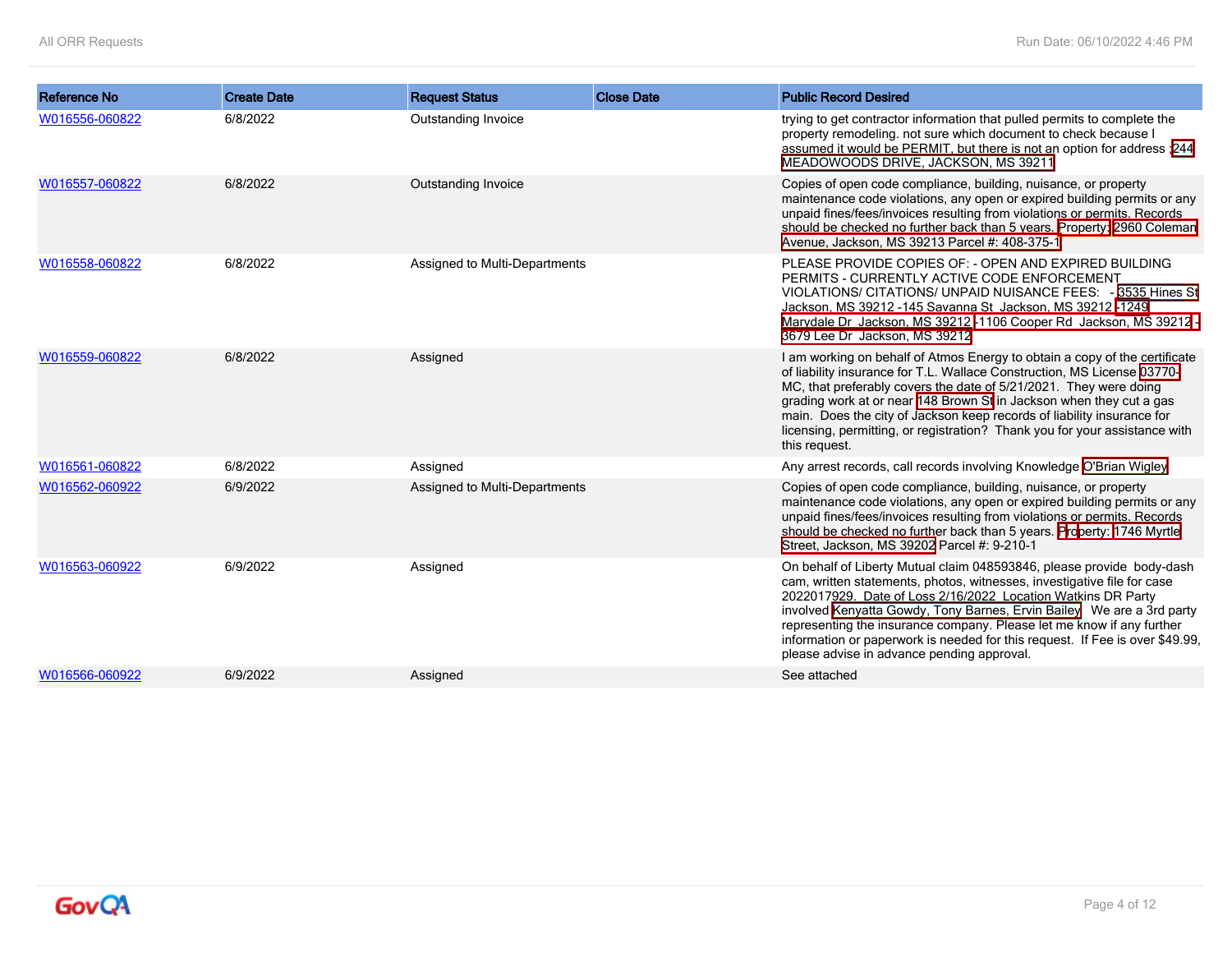| <b>Reference No</b><br><b>Request Status</b><br><b>Close Date</b><br><b>Create Date</b> | <b>Public Record Desired</b>                                                                                                                                                                                                                                                                                                                                                                                                                                                                                                                                                                                                                                                                                                                                                                                                                                                                                                                                                                                                                                                                                                                                                                                                                                                                                                                                                                                                                                                                                                                                                                                                                                                                                                                                                                                                                                                                                                                                                                                                                                                                                                                                                                                                                                                                                                                                                                                                                                                                                                                                                                                                                                                                                                                                                                                                                                                                                                                                                                                                                                                                                                                                                                                                                                                                                                                                                                                                                                                                                                                                                                                                                                        |
|-----------------------------------------------------------------------------------------|---------------------------------------------------------------------------------------------------------------------------------------------------------------------------------------------------------------------------------------------------------------------------------------------------------------------------------------------------------------------------------------------------------------------------------------------------------------------------------------------------------------------------------------------------------------------------------------------------------------------------------------------------------------------------------------------------------------------------------------------------------------------------------------------------------------------------------------------------------------------------------------------------------------------------------------------------------------------------------------------------------------------------------------------------------------------------------------------------------------------------------------------------------------------------------------------------------------------------------------------------------------------------------------------------------------------------------------------------------------------------------------------------------------------------------------------------------------------------------------------------------------------------------------------------------------------------------------------------------------------------------------------------------------------------------------------------------------------------------------------------------------------------------------------------------------------------------------------------------------------------------------------------------------------------------------------------------------------------------------------------------------------------------------------------------------------------------------------------------------------------------------------------------------------------------------------------------------------------------------------------------------------------------------------------------------------------------------------------------------------------------------------------------------------------------------------------------------------------------------------------------------------------------------------------------------------------------------------------------------------------------------------------------------------------------------------------------------------------------------------------------------------------------------------------------------------------------------------------------------------------------------------------------------------------------------------------------------------------------------------------------------------------------------------------------------------------------------------------------------------------------------------------------------------------------------------------------------------------------------------------------------------------------------------------------------------------------------------------------------------------------------------------------------------------------------------------------------------------------------------------------------------------------------------------------------------------------------------------------------------------------------------------------------------|
| W016567-060922<br>6/9/2022<br>Assigned to Multi-Departments                             | Dear Records Custodian, This is a news media public records request by<br>the Howard Center for Investigative Journalism and The Associated<br>Press. Under Miss. Code. Ann. Secs. 25-61-1 to 25-61-19,, we are<br>requesting electronic copies of the following records from the Jackson<br>Police Department: A copy of all personnel records for Desmond Barney<br>("the officer"). This includes, but is not limited to:<br>Materials the<br>officer submitted as part of an employment application.<br>Records detailing the officer's job-related performance, including<br>commendations and disciplinary actions.<br>Records of<br>formal or informal complaints or criminal allegations made against the<br>officer by members of the public, Jackson Police Department employees<br>or other law enforcement agencies.<br>Records of investigations into<br>the officer stemming from internal or external complaints, use of force or<br>deadly force, or other instigating actions. This includes records detailing<br>any disciplinary action or other outcome of those investigations. In<br>gathering these records, we ask that a) searches be conducted within the<br>Jackson Police Department and b) the Jackson Police Department also<br>forward this request to any other department or agency in local<br>government, such as Human Resources, that by policy or practice would<br>have or maintain these records. Please let us know if we can modify this<br>request to better match your record-keeping and speed the response. If<br>the documents are maintained by your agency in an electronic format, we<br>request that you provide the documents in that format. We request that<br>you waive any fees to disclose this information, as we are requesting<br>information that is clearly in the public's interest. We are seeking this<br>information for non-commercial use, as part of a routine newsgathering<br>process. We expect to use these documents to prepare and publish news<br>stories disseminated to the general public. As non-profit news<br>organizations, we also have limited funds to pay for public records. If you<br>decline to waive fees, please let us know if the cost will exceed \$25. If you<br>deny this request - or any part of it - please cite each specific exemption<br>you feel justifies the refusal to release the information and notify us of the<br>appeal procedures available under the law. This is one of seven requests<br>we will file with your agency for personnel files. We request that you<br>release records for this current or former employee as soon as they are<br>ready for release, and not wait until records for other employees are ready<br>for disclosure. Sincerely, Sean Mussenden   Data Editor   Howard Center<br>for Investigative Journalism   hc.umd.public.records@gmail.com   ?(202)<br>594-8309 About the Howard Center for Investigative Journalism The<br>Howard Center for Investigative Journalism is a non-profit investigative<br>reporting unit that produces deeply reported investigative stories in<br>partnership with leading national news organizations like NPR, PBS<br>NewsHour, the Associated Press and USA Today. Both organizations are<br>housed at the University of Maryland Philip Merrill College of Journalism,<br>run by veteran journalists who oversee early-career reporters who attend<br>the University of Maryland. About the Associated Press The Associated<br>Press is an independent global news organization dedicated to factual<br>reporting. Founded in 1846, AP today remains the most trusted source of |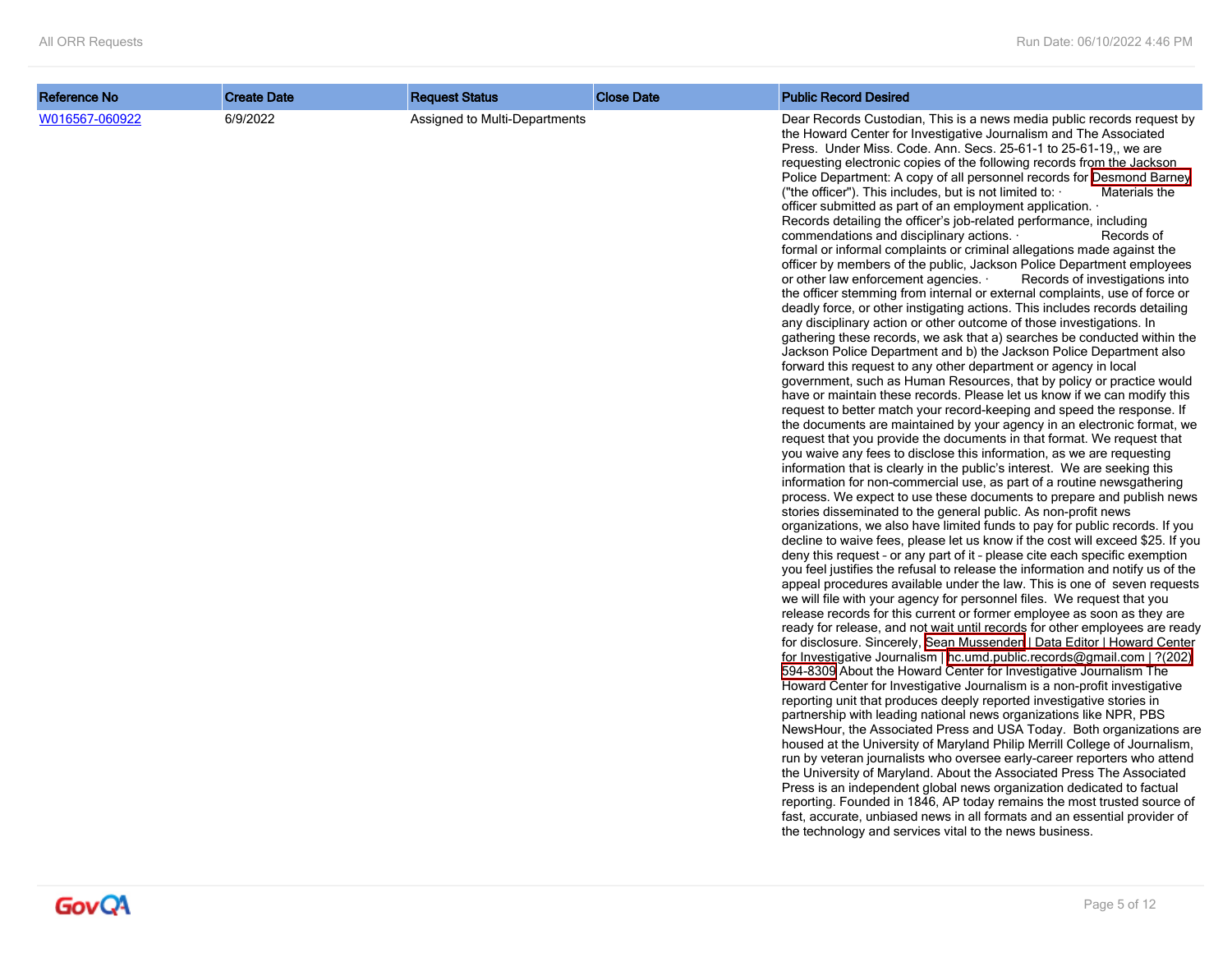| <b>Reference No</b> | <b>Create Date</b> | <b>Request Status</b>                  | <b>Close Date</b> | <b>Public Record Desired</b>                                                                                                                                                                                                                                                                                                                                                                                                                                                                                                                                                                                                                                                                                                                                                                                                                                                                                                                                                                                                                                                                                                                                                                                                                                                                                                                                                                                                                                                                                                                                                                                                                                                                                                                                                                                                                                                                                                                                                                                                                                                                                                                                                                                                                                                                                                                                                                                                                                                                                                                                                                                                                                                                                                                                                                                                                                                                                                                                                                                                                                                                                                                                                                                                                                                                                                                                                                                                                                                                                                                                                                                                                                                                                                                                                                               |
|---------------------|--------------------|----------------------------------------|-------------------|------------------------------------------------------------------------------------------------------------------------------------------------------------------------------------------------------------------------------------------------------------------------------------------------------------------------------------------------------------------------------------------------------------------------------------------------------------------------------------------------------------------------------------------------------------------------------------------------------------------------------------------------------------------------------------------------------------------------------------------------------------------------------------------------------------------------------------------------------------------------------------------------------------------------------------------------------------------------------------------------------------------------------------------------------------------------------------------------------------------------------------------------------------------------------------------------------------------------------------------------------------------------------------------------------------------------------------------------------------------------------------------------------------------------------------------------------------------------------------------------------------------------------------------------------------------------------------------------------------------------------------------------------------------------------------------------------------------------------------------------------------------------------------------------------------------------------------------------------------------------------------------------------------------------------------------------------------------------------------------------------------------------------------------------------------------------------------------------------------------------------------------------------------------------------------------------------------------------------------------------------------------------------------------------------------------------------------------------------------------------------------------------------------------------------------------------------------------------------------------------------------------------------------------------------------------------------------------------------------------------------------------------------------------------------------------------------------------------------------------------------------------------------------------------------------------------------------------------------------------------------------------------------------------------------------------------------------------------------------------------------------------------------------------------------------------------------------------------------------------------------------------------------------------------------------------------------------------------------------------------------------------------------------------------------------------------------------------------------------------------------------------------------------------------------------------------------------------------------------------------------------------------------------------------------------------------------------------------------------------------------------------------------------------------------------------------------------------------------------------------------------------------------------------------------------|
| W016568-060922      | 6/9/2022           | Assigned to Multi-Departments 6/9/2022 |                   | Dear Records Custodian, This is a news media public records request by<br>the Howard Center for Investigative Journalism and The Associated<br>Press. Under Miss. Code. Ann. Secs. 25-61-1 to 25-61-19,, we are<br>requesting electronic copies of the following records from the Jackson<br>Police Department: A copy of all personnel records for Anthony Fox ("the<br>officer"). This includes, but is not limited to:<br>Materials the<br>officer submitted as part of an employment application. .<br>Records detailing the officer's job-related performance, including<br>commendations and disciplinary actions.<br>Records of<br>formal or informal complaints or criminal allegations made against the<br>officer by members of the public, Jackson Police Department employees<br>Records of investigations into<br>or other law enforcement agencies.<br>the officer stemming from internal or external complaints, use of force or<br>deadly force, or other instigating actions. This includes records detailing<br>any disciplinary action or other outcome of those investigations. In<br>gathering these records, we ask that a) searches be conducted within the<br>Jackson Police Department and b) the Jackson Police Department also<br>forward this request to any other department or agency in local<br>government, such as Human Resources, that by policy or practice would<br>have or maintain these records. Please let us know if we can modify this<br>request to better match your record-keeping and speed the response. If<br>the documents are maintained by your agency in an electronic format, we<br>request that you provide the documents in that format. We request that<br>you waive any fees to disclose this information, as we are requesting<br>information that is clearly in the public's interest. We are seeking this<br>information for non-commercial use, as part of a routine newsgathering<br>process. We expect to use these documents to prepare and publish news<br>stories disseminated to the general public. As non-profit news<br>organizations, we also have limited funds to pay for public records. If you<br>decline to waive fees, please let us know if the cost will exceed \$25. If you<br>deny this request - or any part of it - please cite each specific exemption<br>you feel justifies the refusal to release the information and notify us of the<br>appeal procedures available under the law. This is one of seven requests<br>we will file with your agency for personnel files. We request that you<br>release records for this current or former employee as soon as they are<br>ready for release, and not wait until records for other employees are ready<br>for disclosure. Sincerely, Sean Mussenden   Data Editor   Howard Center<br>for Investigative Journalism   hc.umd.public.records@gmail.com   ?(202)<br>594-8309 About the Howard Center for Investigative Journalism The<br>Howard Center for Investigative Journalism is a non-profit investigative<br>reporting unit that produces deeply reported investigative stories in<br>partnership with leading national news organizations like NPR, PBS<br>NewsHour, the Associated Press and USA Today. Both organizations are<br>housed at the University of Maryland Philip Merrill College of Journalism,<br>run by veteran journalists who oversee early-career reporters who attend<br>the University of Maryland. About the Associated Press The Associated<br>Press is an independent global news organization dedicated to factual<br>reporting. Founded in 1846, AP today remains the most trusted source of<br>fast, accurate, unbiased news in all formats and an essential provider of<br>the technology and services vital to the news business. |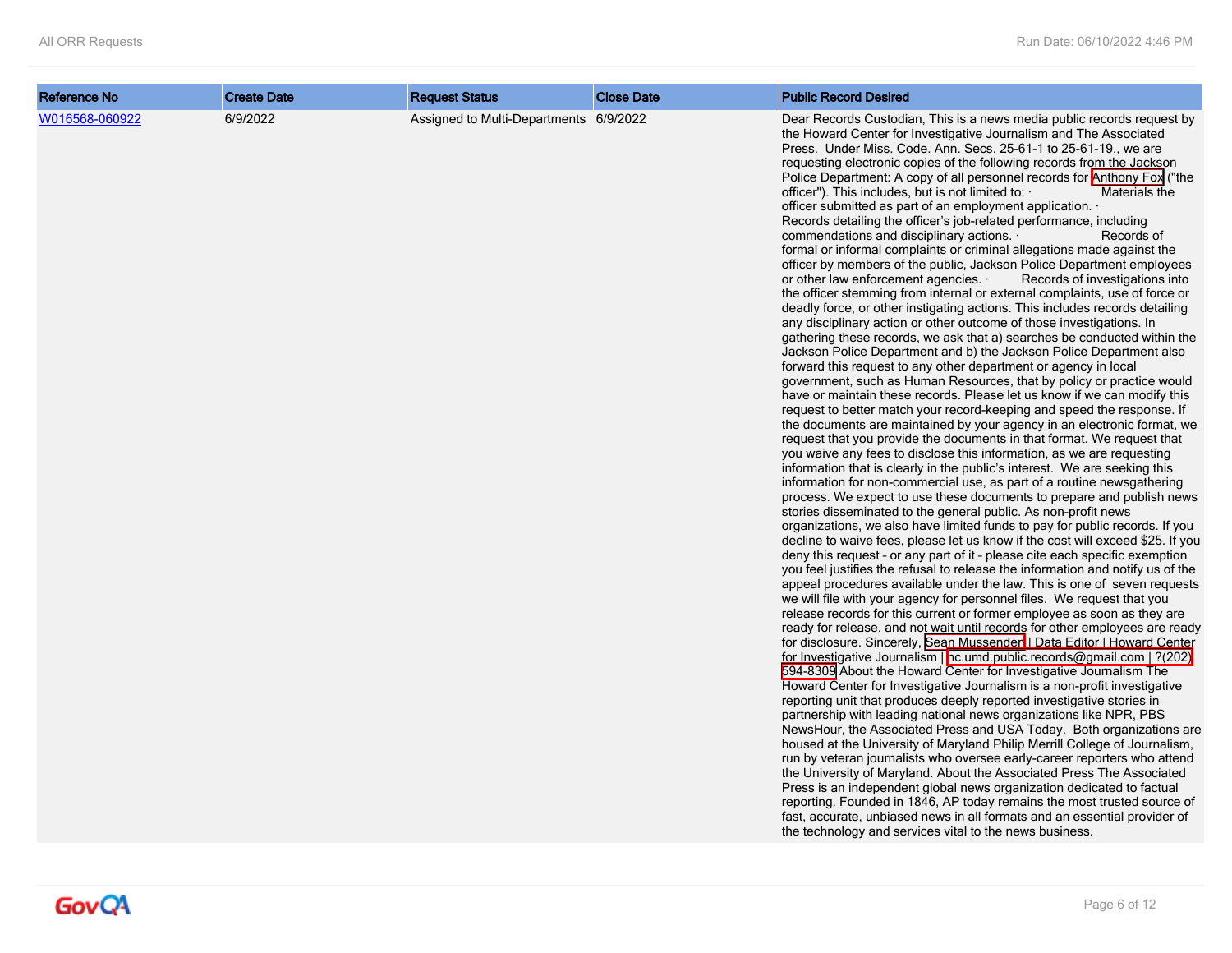| <b>Reference No</b> | <b>Create Date</b> | <b>Request Status</b>         | <b>Close Date</b> | <b>Public Record Desired</b>                                                                                                                                                                                                                                                                                                                                                                                                                                                                                                                                                                                                                                                                                                                                                                                                                                                                                                                                                                                                                                                                                                                                                                                                                                                                                                                                                                                                                                                                                                                                                                                                                                                                                                                                                                                                                                                                                                                                                                                                                                                                                                                                                                                                                                                                                                                                                                                                                                                                                                                                                                                                                                                                                                                                                                                                                                                                                                                                                                                                                                                                                                                                                                                                                                                                                                                                                                                                                                                                                                                                                                                                                                          |
|---------------------|--------------------|-------------------------------|-------------------|-----------------------------------------------------------------------------------------------------------------------------------------------------------------------------------------------------------------------------------------------------------------------------------------------------------------------------------------------------------------------------------------------------------------------------------------------------------------------------------------------------------------------------------------------------------------------------------------------------------------------------------------------------------------------------------------------------------------------------------------------------------------------------------------------------------------------------------------------------------------------------------------------------------------------------------------------------------------------------------------------------------------------------------------------------------------------------------------------------------------------------------------------------------------------------------------------------------------------------------------------------------------------------------------------------------------------------------------------------------------------------------------------------------------------------------------------------------------------------------------------------------------------------------------------------------------------------------------------------------------------------------------------------------------------------------------------------------------------------------------------------------------------------------------------------------------------------------------------------------------------------------------------------------------------------------------------------------------------------------------------------------------------------------------------------------------------------------------------------------------------------------------------------------------------------------------------------------------------------------------------------------------------------------------------------------------------------------------------------------------------------------------------------------------------------------------------------------------------------------------------------------------------------------------------------------------------------------------------------------------------------------------------------------------------------------------------------------------------------------------------------------------------------------------------------------------------------------------------------------------------------------------------------------------------------------------------------------------------------------------------------------------------------------------------------------------------------------------------------------------------------------------------------------------------------------------------------------------------------------------------------------------------------------------------------------------------------------------------------------------------------------------------------------------------------------------------------------------------------------------------------------------------------------------------------------------------------------------------------------------------------------------------------------------------|
| W016569-060922      | 6/9/2022           | Assigned to Multi-Departments |                   | Dear Records Custodian, This is a news media public records request by<br>the Howard Center for Investigative Journalism and The Associated<br>Press. Under Miss. Code. Ann. Secs. 25-61-1 to 25-61-19,, we are<br>requesting electronic copies of the following records from the Jackson<br>Police Department: A copy of all personnel records for Lincoln Lampley<br>("the officer"). This includes, but is not limited to:<br>Materials the<br>officer submitted as part of an employment application.<br>Records detailing the officer's job-related performance, including<br>commendations and disciplinary actions.<br>Records of<br>formal or informal complaints or criminal allegations made against the<br>officer by members of the public, Jackson Police Department employees<br>Records of investigations into<br>or other law enforcement agencies.<br>the officer stemming from internal or external complaints, use of force or<br>deadly force, or other instigating actions. This includes records detailing<br>any disciplinary action or other outcome of those investigations. In<br>gathering these records, we ask that a) searches be conducted within the<br>Jackson Police Department and b) the Jackson Police Department also<br>forward this request to any other department or agency in local<br>government, such as Human Resources, that by policy or practice would<br>have or maintain these records. Please let us know if we can modify this<br>request to better match your record-keeping and speed the response. If<br>the documents are maintained by your agency in an electronic format, we<br>request that you provide the documents in that format. We request that<br>you waive any fees to disclose this information, as we are requesting<br>information that is clearly in the public's interest. We are seeking this<br>information for non-commercial use, as part of a routine newsgathering<br>process. We expect to use these documents to prepare and publish news<br>stories disseminated to the general public. As non-profit news<br>organizations, we also have limited funds to pay for public records. If you<br>decline to waive fees, please let us know if the cost will exceed \$25. If you<br>deny this request - or any part of it - please cite each specific exemption<br>you feel justifies the refusal to release the information and notify us of the<br>appeal procedures available under the law. This is one of seven requests<br>we will file with your agency for personnel files. We request that you<br>release records for this current or former employee as soon as they are<br>ready for release, and not wait until records for other employees are ready<br>for disclosure. Sincerely, Sean Mussenden   Data Editor   Howard Center<br>for Investigative Journalism   hc.umd.public.records@gmail.com   ? (202)<br>594-8309 About the Howard Center for Investigative Journalism The<br>Howard Center for Investigative Journalism is a non-profit investigative<br>reporting unit that produces deeply reported investigative stories in<br>partnership with leading national news organizations like NPR, PBS<br>NewsHour, the Associated Press and USA Today. Both organizations are<br>housed at the University of Maryland Philip Merrill College of Journalism,<br>run by veteran journalists who oversee early-career reporters who attend<br>the University of Maryland. About the Associated Press The Associated<br>Press is an independent global news organization dedicated to factual<br>reporting. Founded in 1846, AP today remains the most trusted source of |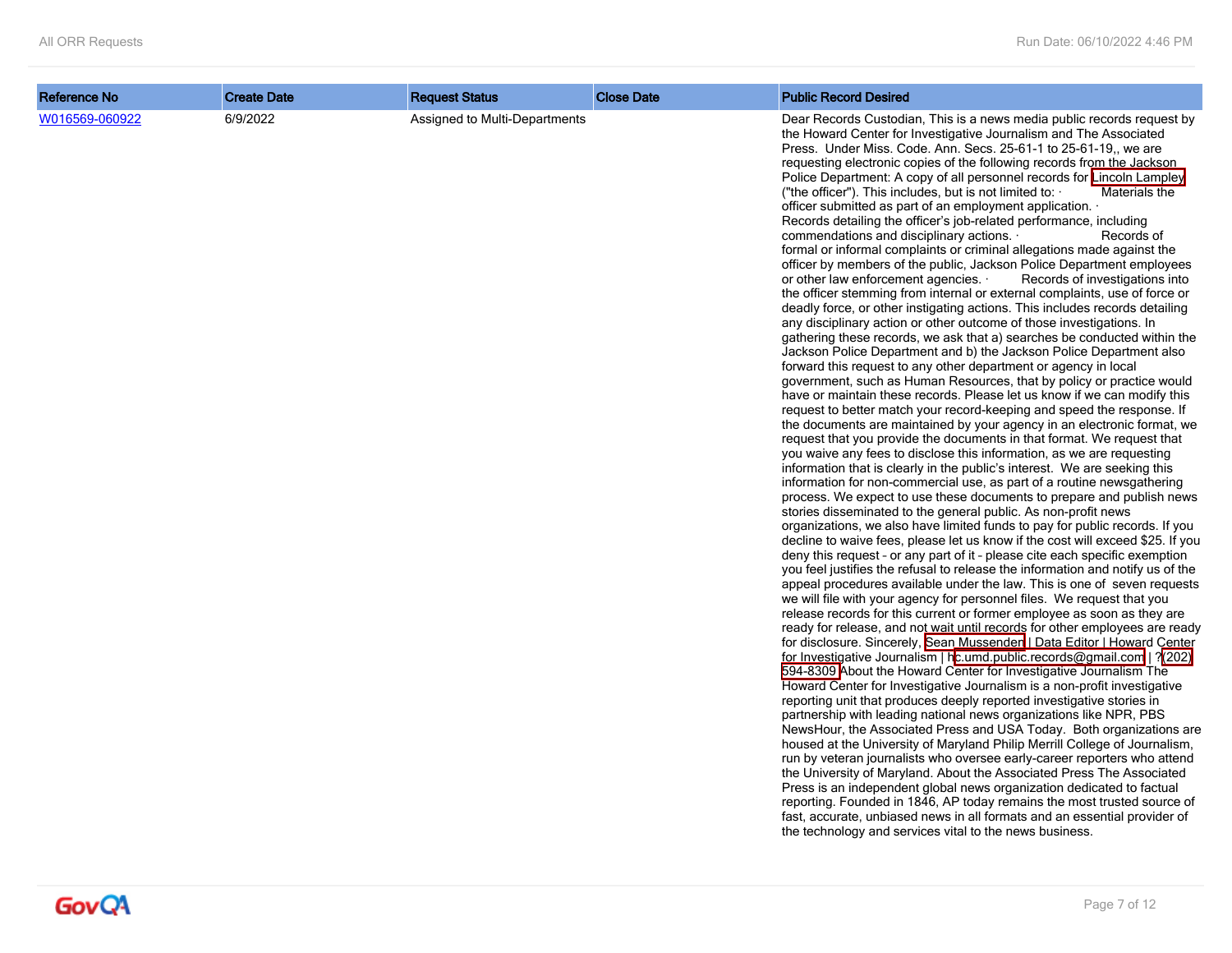| <b>Reference No</b> | <b>Create Date</b> | <b>Request Status</b>         | <b>Close Date</b> | <b>Public Record Desired</b>                                                                                                                                                                                                                                                                                                                                                                                                                                                                                                                                                                                                                                                                                                                                                                                                                                                                                                                                                                                                                                                                                                                                                                                                                                                                                                                                                                                                                                                                                                                                                                                                                                                                                                                                                                                                                                                                                                                                                                                                                                                                                                                                                                                                                                                                                                                                                                                                                                                                                                                                                                                                                                                                                                                                                                                                                                                                                                                                                                                                                                                                                                                                                                                                                                                                                                                                                                                                                                                                                                                                                                                                                                                                                                                         |
|---------------------|--------------------|-------------------------------|-------------------|------------------------------------------------------------------------------------------------------------------------------------------------------------------------------------------------------------------------------------------------------------------------------------------------------------------------------------------------------------------------------------------------------------------------------------------------------------------------------------------------------------------------------------------------------------------------------------------------------------------------------------------------------------------------------------------------------------------------------------------------------------------------------------------------------------------------------------------------------------------------------------------------------------------------------------------------------------------------------------------------------------------------------------------------------------------------------------------------------------------------------------------------------------------------------------------------------------------------------------------------------------------------------------------------------------------------------------------------------------------------------------------------------------------------------------------------------------------------------------------------------------------------------------------------------------------------------------------------------------------------------------------------------------------------------------------------------------------------------------------------------------------------------------------------------------------------------------------------------------------------------------------------------------------------------------------------------------------------------------------------------------------------------------------------------------------------------------------------------------------------------------------------------------------------------------------------------------------------------------------------------------------------------------------------------------------------------------------------------------------------------------------------------------------------------------------------------------------------------------------------------------------------------------------------------------------------------------------------------------------------------------------------------------------------------------------------------------------------------------------------------------------------------------------------------------------------------------------------------------------------------------------------------------------------------------------------------------------------------------------------------------------------------------------------------------------------------------------------------------------------------------------------------------------------------------------------------------------------------------------------------------------------------------------------------------------------------------------------------------------------------------------------------------------------------------------------------------------------------------------------------------------------------------------------------------------------------------------------------------------------------------------------------------------------------------------------------------------------------------------------------|
| W016570-060922      | 6/9/2022           | Assigned to Multi-Departments |                   | Dear Records Custodian, This is a news media public records request by<br>the Howard Center for Investigative Journalism and The Associated<br>Press. Under Miss. Code. Ann. Secs. 25-61-1 to 25-61-19, we are<br>requesting electronic copies of the following records from the Jackson<br>Police Department: A copy of all personnel records for Darrell McDuffie<br>("the officer"). This includes, but is not limited to:<br>Materials the<br>officer submitted as part of an employment application. .<br>Records detailing the officer's job-related performance, including<br>commendations and disciplinary actions.<br>Records of<br>formal or informal complaints or criminal allegations made against the<br>officer by members of the public, Jackson Police Department employees<br>or other law enforcement agencies.<br>Records of investigations into<br>the officer stemming from internal or external complaints, use of force or<br>deadly force, or other instigating actions. This includes records detailing<br>any disciplinary action or other outcome of those investigations. In<br>gathering these records, we ask that a) searches be conducted within the<br>Jackson Police Department and b) the Jackson Police Department also<br>forward this request to any other department or agency in local<br>government, such as Human Resources, that by policy or practice would<br>have or maintain these records. Please let us know if we can modify this<br>request to better match your record-keeping and speed the response. If<br>the documents are maintained by your agency in an electronic format, we<br>request that you provide the documents in that format. We request that<br>you waive any fees to disclose this information, as we are requesting<br>information that is clearly in the public's interest. We are seeking this<br>information for non-commercial use, as part of a routine newsgathering<br>process. We expect to use these documents to prepare and publish news<br>stories disseminated to the general public. As non-profit news<br>organizations, we also have limited funds to pay for public records. If you<br>decline to waive fees, please let us know if the cost will exceed \$25. If you<br>deny this request - or any part of it - please cite each specific exemption<br>you feel justifies the refusal to release the information and notify us of the<br>appeal procedures available under the law. This is one of seven requests<br>we will file with your agency for personnel files. We request that you<br>release records for this current or former employee as soon as they are<br>ready for release, and not wait until records for other employees are ready<br>for disclosure. Sincerely, Sean Mussenden   Data Editor   Howard Center<br>for Investigative Journalism   hc.umd.public.records@gmail.com   ? (202)<br>594-8309 About the Howard Center for Investigative Journalism The<br>Howard Center for Investigative Journalism is a non-profit investigative<br>reporting unit that produces deeply reported investigative stories in<br>partnership with leading national news organizations like NPR, PBS<br>NewsHour, the Associated Press and USA Today. Both organizations are<br>housed at the University of Maryland Philip Merrill College of Journalism,<br>run by veteran journalists who oversee early-career reporters who attend<br>the University of Maryland. About the Associated Press The Associated<br>Press is an independent global news organization dedicated to factual<br>reporting. Founded in 1846, AP today remains the most trusted source of<br>fast, accurate, unbiased news in all formats and an essential provider of |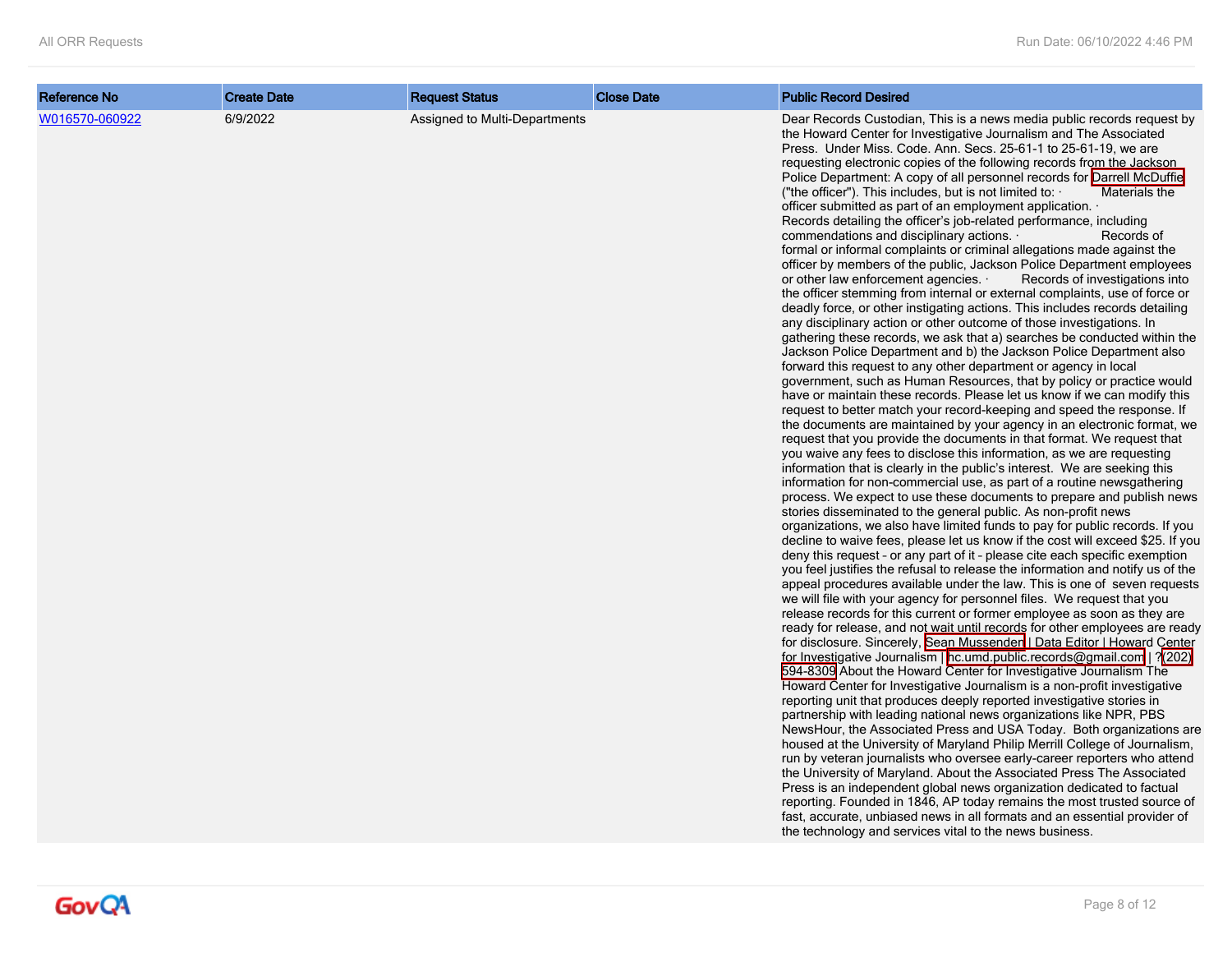| <b>Request Status</b><br>W016571-060922<br>6/9/2022<br>Assigned to Multi-Departments | Dear Records Custodian, This is a news media public records request by<br>the Howard Center for Investigative Journalism and The Associated<br>Press. Under Miss. Code. Ann. Secs. 25-61-1 to 25-61-19, we are<br>requesting electronic copies of the following records from the Jackson<br>Police Department: A copy of all personnel records for Darrell Robinson                                                                                                                                                                                                                                                                                                                                                                                                                                                                                                                                                                                                                                                                                                                                                                                                                                                                                                                                                                                                                                                                                                                                                                                                                                                                                                                                                                                                                                                                                                                                                                                                                                                                                                                                                                                                                                                                                                                                                                                                                                                                                                                                                                                                                                                                                                                                                                                                                                                                                                                                                                                                                                                                                                                                                                                                                                                                                                                                                                                                                                                                     |
|--------------------------------------------------------------------------------------|-----------------------------------------------------------------------------------------------------------------------------------------------------------------------------------------------------------------------------------------------------------------------------------------------------------------------------------------------------------------------------------------------------------------------------------------------------------------------------------------------------------------------------------------------------------------------------------------------------------------------------------------------------------------------------------------------------------------------------------------------------------------------------------------------------------------------------------------------------------------------------------------------------------------------------------------------------------------------------------------------------------------------------------------------------------------------------------------------------------------------------------------------------------------------------------------------------------------------------------------------------------------------------------------------------------------------------------------------------------------------------------------------------------------------------------------------------------------------------------------------------------------------------------------------------------------------------------------------------------------------------------------------------------------------------------------------------------------------------------------------------------------------------------------------------------------------------------------------------------------------------------------------------------------------------------------------------------------------------------------------------------------------------------------------------------------------------------------------------------------------------------------------------------------------------------------------------------------------------------------------------------------------------------------------------------------------------------------------------------------------------------------------------------------------------------------------------------------------------------------------------------------------------------------------------------------------------------------------------------------------------------------------------------------------------------------------------------------------------------------------------------------------------------------------------------------------------------------------------------------------------------------------------------------------------------------------------------------------------------------------------------------------------------------------------------------------------------------------------------------------------------------------------------------------------------------------------------------------------------------------------------------------------------------------------------------------------------------------------------------------------------------------------------------------------------------|
|                                                                                      | ("the officer"). This includes, but is not limited to: -<br>Materials the<br>officer submitted as part of an employment application.<br>Records detailing the officer's job-related performance, including<br>commendations and disciplinary actions.<br>Records of<br>formal or informal complaints or criminal allegations made against the<br>officer by members of the public, Jackson Police Department employees<br>Records of investigations into<br>or other law enforcement agencies.<br>the officer stemming from internal or external complaints, use of force or<br>deadly force, or other instigating actions. This includes records detailing<br>any disciplinary action or other outcome of those investigations. In<br>gathering these records, we ask that a) searches be conducted within the<br>Jackson Police Department and b) the Jackson Police Department also<br>forward this request to any other department or agency in local<br>government, such as Human Resources, that by policy or practice would<br>have or maintain these records. Please let us know if we can modify this<br>request to better match your record-keeping and speed the response. If<br>the documents are maintained by your agency in an electronic format, we<br>request that you provide the documents in that format. We request that<br>you waive any fees to disclose this information, as we are requesting<br>information that is clearly in the public's interest. We are seeking this<br>information for non-commercial use, as part of a routine newsgathering<br>process. We expect to use these documents to prepare and publish news<br>stories disseminated to the general public. As non-profit news<br>organizations, we also have limited funds to pay for public records. If you<br>decline to waive fees, please let us know if the cost will exceed \$25. If you<br>deny this request - or any part of it - please cite each specific exemption<br>you feel justifies the refusal to release the information and notify us of the<br>appeal procedures available under the law. This is one of seven requests<br>we will file with your agency for personnel files. We request that you<br>release records for this current or former employee as soon as they are<br>ready for release, and not wait until records for other employees are ready<br>for disclosure. Sincerely, Sean Mussenden   Data Editor   Howard Center<br>for Investigative Journalism   hc.umd.public.records@gmail.com   ?(202)<br>594-8309 About the Howard Center for Investigative Journalism The<br>Howard Center for Investigative Journalism is a non-profit investigative<br>reporting unit that produces deeply reported investigative stories in<br>partnership with leading national news organizations like NPR, PBS<br>NewsHour, the Associated Press and USA Today. Both organizations are<br>housed at the University of Maryland Philip Merrill College of Journalism,<br>run by veteran journalists who oversee early-career reporters who attend<br>the University of Maryland. About the Associated Press The Associated<br>Press is an independent global news organization dedicated to factual<br>reporting. Founded in 1846, AP today remains the most trusted source of<br>fast, accurate, unbiased news in all formats and an essential provider of<br>the technology and services vital to the news business. |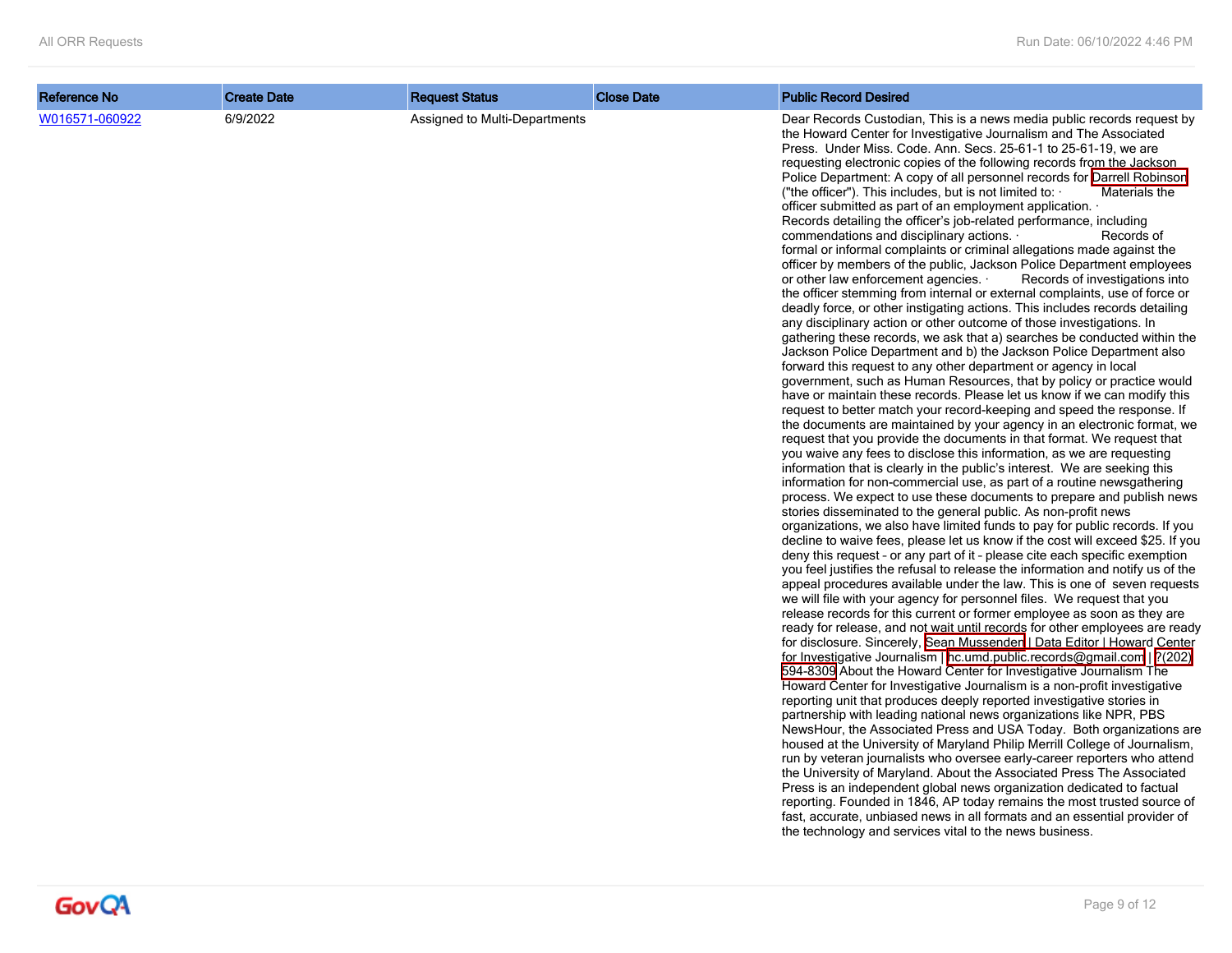| <b>Reference No</b> | <b>Create Date</b> | <b>Request Status</b>         | <b>Close Date</b> | <b>Public Record Desired</b>                                                                                                                                                                                                                                                                                                                                                                                                                                                                                                                                                                                                                                                                                                                                                                                                                                                                                                                                                                                                                                                                                                                                                                                                                                                                                                                                                                                                                                                                                                                                                                                                                                                                                                                                                                                                                                                                                                                                                                                                                                                                                                                                                                                                                                                                                                                                                                                                                                                                                                                                                                                                                                                                                                                                                                                                                                                                                                                                                                                                                                                                                                                                                                                                                                                                                                                                                                                                                                                                                                                                                                                                                                                                                                                                                                              |
|---------------------|--------------------|-------------------------------|-------------------|-----------------------------------------------------------------------------------------------------------------------------------------------------------------------------------------------------------------------------------------------------------------------------------------------------------------------------------------------------------------------------------------------------------------------------------------------------------------------------------------------------------------------------------------------------------------------------------------------------------------------------------------------------------------------------------------------------------------------------------------------------------------------------------------------------------------------------------------------------------------------------------------------------------------------------------------------------------------------------------------------------------------------------------------------------------------------------------------------------------------------------------------------------------------------------------------------------------------------------------------------------------------------------------------------------------------------------------------------------------------------------------------------------------------------------------------------------------------------------------------------------------------------------------------------------------------------------------------------------------------------------------------------------------------------------------------------------------------------------------------------------------------------------------------------------------------------------------------------------------------------------------------------------------------------------------------------------------------------------------------------------------------------------------------------------------------------------------------------------------------------------------------------------------------------------------------------------------------------------------------------------------------------------------------------------------------------------------------------------------------------------------------------------------------------------------------------------------------------------------------------------------------------------------------------------------------------------------------------------------------------------------------------------------------------------------------------------------------------------------------------------------------------------------------------------------------------------------------------------------------------------------------------------------------------------------------------------------------------------------------------------------------------------------------------------------------------------------------------------------------------------------------------------------------------------------------------------------------------------------------------------------------------------------------------------------------------------------------------------------------------------------------------------------------------------------------------------------------------------------------------------------------------------------------------------------------------------------------------------------------------------------------------------------------------------------------------------------------------------------------------------------------------------------------------------------|
| W016572-060922      | 6/9/2022           | Assigned to Multi-Departments |                   | Dear Records Custodian, This is a news media public records request by<br>the Howard Center for Investigative Journalism and The Associated<br>Press. Under Miss. Code. Ann. Secs. 25-61-1 to 25-61-19, we are<br>requesting electronic copies of the following records from the Jackson<br>Police Department: A copy of all personnel records for Eneke Smith ("the<br>officer"). This includes, but is not limited to:<br>Materials the<br>officer submitted as part of an employment application. .<br>Records detailing the officer's job-related performance, including<br>commendations and disciplinary actions.<br>Records of<br>formal or informal complaints or criminal allegations made against the<br>officer by members of the public, Jackson Police Department employees<br>or other law enforcement agencies.<br>Records of investigations into<br>the officer stemming from internal or external complaints, use of force or<br>deadly force, or other instigating actions. This includes records detailing<br>any disciplinary action or other outcome of those investigations. In<br>gathering these records, we ask that a) searches be conducted within the<br>Jackson Police Department and b) the Jackson Police Department also<br>forward this request to any other department or agency in local<br>government, such as Human Resources, that by policy or practice would<br>have or maintain these records. Please let us know if we can modify this<br>request to better match your record-keeping and speed the response. If<br>the documents are maintained by your agency in an electronic format, we<br>request that you provide the documents in that format. We request that<br>you waive any fees to disclose this information, as we are requesting<br>information that is clearly in the public's interest. We are seeking this<br>information for non-commercial use, as part of a routine newsgathering<br>process. We expect to use these documents to prepare and publish news<br>stories disseminated to the general public. As non-profit news<br>organizations, we also have limited funds to pay for public records. If you<br>decline to waive fees, please let us know if the cost will exceed \$25. If you<br>deny this request - or any part of it - please cite each specific exemption<br>you feel justifies the refusal to release the information and notify us of the<br>appeal procedures available under the law. This is one of seven requests<br>we will file with your agency for personnel files. We request that you<br>release records for this current or former employee as soon as they are<br>ready for release, and not wait until records for other employees are ready<br>for disclosure. Sincerely, Sean Mussenden   Data Editor   Howard Center<br>for Investigative Journalism   hc.umd.public.records@gmail.com   ?(202)<br>594-8309 About the Howard Center for Investigative Journalism The<br>Howard Center for Investigative Journalism is a non-profit investigative<br>reporting unit that produces deeply reported investigative stories in<br>partnership with leading national news organizations like NPR, PBS<br>NewsHour, the Associated Press and USA Today. Both organizations are<br>housed at the University of Maryland Philip Merrill College of Journalism,<br>run by veteran journalists who oversee early-career reporters who attend<br>the University of Maryland. About the Associated Press The Associated<br>Press is an independent global news organization dedicated to factual<br>reporting. Founded in 1846, AP today remains the most trusted source of<br>fast, accurate, unbiased news in all formats and an essential provider of<br>the technology and services vital to the news business. |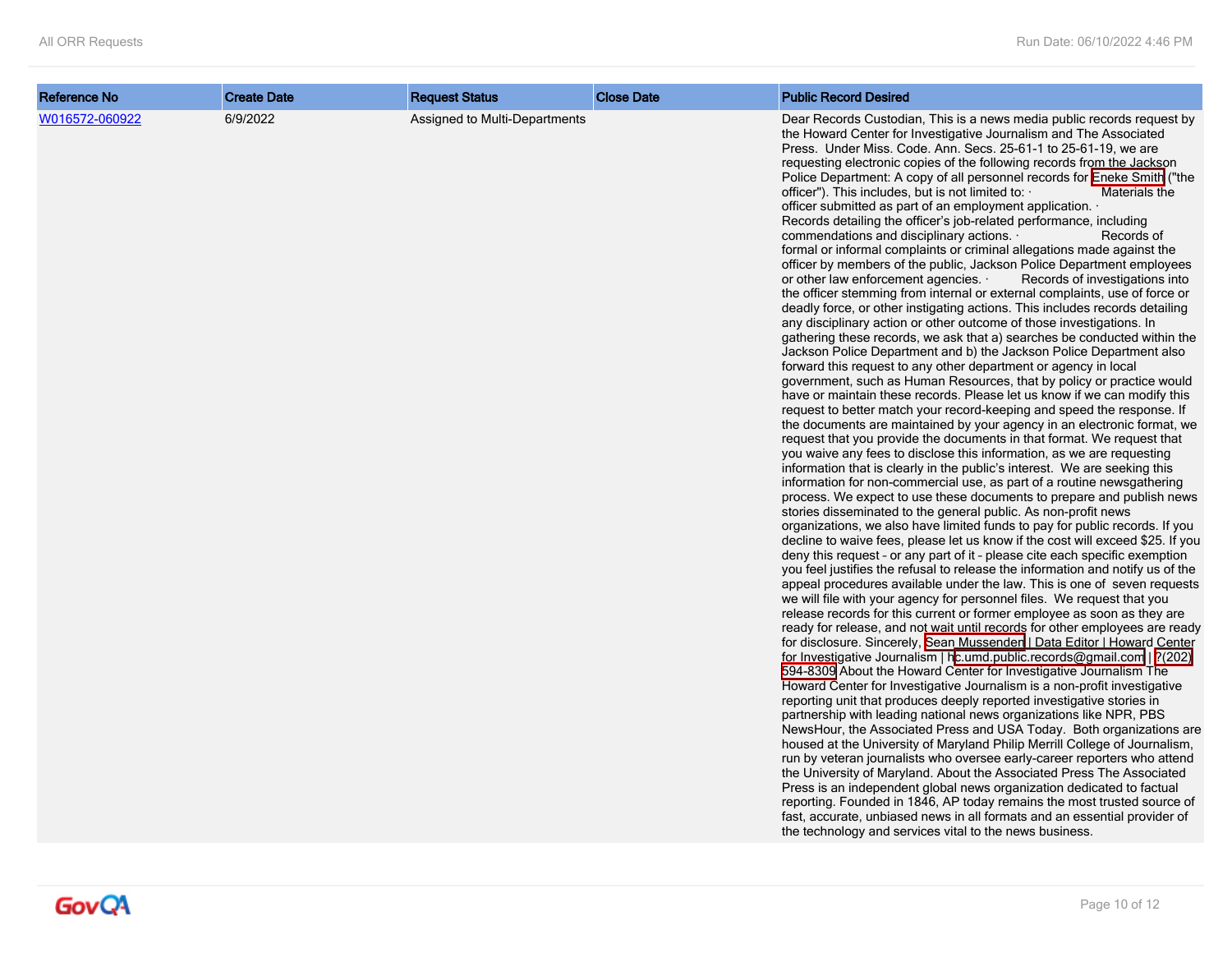| <b>Reference No</b> | <b>Create Date</b> | <b>Request Status</b>         | <b>Close Date</b> | <b>Public Record Desired</b>                                                                                                                                                                                                                                                                                                                                                                                                                                                                                                                                                                                                                                                                                                                                                                                                                                                                                                                                                                                                                                                                                                                                                                                                                                                                                                                                                                                                                                                                                                                                                                                                                                                                                                                                                                                                                                                                                                                                                                                                                                                                                                                                                                                                                                                                                                                                                                                                                                                                                                                                                                                                                                                                                                                                                                                                                                                                                                                                                                                                                                                                                                                                                                                                                                                                                                                                                                                                                                                                                                                                                                                                                                                                                                                                                                               |
|---------------------|--------------------|-------------------------------|-------------------|------------------------------------------------------------------------------------------------------------------------------------------------------------------------------------------------------------------------------------------------------------------------------------------------------------------------------------------------------------------------------------------------------------------------------------------------------------------------------------------------------------------------------------------------------------------------------------------------------------------------------------------------------------------------------------------------------------------------------------------------------------------------------------------------------------------------------------------------------------------------------------------------------------------------------------------------------------------------------------------------------------------------------------------------------------------------------------------------------------------------------------------------------------------------------------------------------------------------------------------------------------------------------------------------------------------------------------------------------------------------------------------------------------------------------------------------------------------------------------------------------------------------------------------------------------------------------------------------------------------------------------------------------------------------------------------------------------------------------------------------------------------------------------------------------------------------------------------------------------------------------------------------------------------------------------------------------------------------------------------------------------------------------------------------------------------------------------------------------------------------------------------------------------------------------------------------------------------------------------------------------------------------------------------------------------------------------------------------------------------------------------------------------------------------------------------------------------------------------------------------------------------------------------------------------------------------------------------------------------------------------------------------------------------------------------------------------------------------------------------------------------------------------------------------------------------------------------------------------------------------------------------------------------------------------------------------------------------------------------------------------------------------------------------------------------------------------------------------------------------------------------------------------------------------------------------------------------------------------------------------------------------------------------------------------------------------------------------------------------------------------------------------------------------------------------------------------------------------------------------------------------------------------------------------------------------------------------------------------------------------------------------------------------------------------------------------------------------------------------------------------------------------------------------------------------|
| W016573-060922      | 6/9/2022           | Assigned to Multi-Departments |                   | Dear Records Custodian, This is a news media public records request by<br>the Howard Center for Investigative Journalism and The Associated<br>Press. Under Miss. Code. Ann. Secs. 25-61-1 to 25-61-19, we are<br>requesting electronic copies of the following records from the Jackson<br>Police Department: A copy of all personnel records for Anthony<br>Thompson ("the officer"). This includes, but is not limited to:<br>Materials the officer submitted as part of an employment application.<br>Records detailing the officer's job-related performance,<br>including commendations and disciplinary actions.<br>Records of<br>formal or informal complaints or criminal allegations made against the<br>officer by members of the public, Jackson Police Department employees<br>or other law enforcement agencies.<br>Records of investigations into<br>the officer stemming from internal or external complaints, use of force or<br>deadly force, or other instigating actions. This includes records detailing<br>any disciplinary action or other outcome of those investigations. In<br>gathering these records, we ask that a) searches be conducted within the<br>Jackson Police Department and b) the Jackson Police Department also<br>forward this request to any other department or agency in local<br>government, such as Human Resources, that by policy or practice would<br>have or maintain these records. Please let us know if we can modify this<br>request to better match your record-keeping and speed the response. If<br>the documents are maintained by your agency in an electronic format, we<br>request that you provide the documents in that format. We request that<br>you waive any fees to disclose this information, as we are requesting<br>information that is clearly in the public's interest. We are seeking this<br>information for non-commercial use, as part of a routine newsgathering<br>process. We expect to use these documents to prepare and publish news<br>stories disseminated to the general public. As non-profit news<br>organizations, we also have limited funds to pay for public records. If you<br>decline to waive fees, please let us know if the cost will exceed \$25. If you<br>deny this request - or any part of it - please cite each specific exemption<br>you feel justifies the refusal to release the information and notify us of the<br>appeal procedures available under the law. This is one of seven requests<br>we will file with your agency for personnel files. We request that you<br>release records for this current or former employee as soon as they are<br>ready for release, and not wait until records for other employees are ready<br>for disclosure. Sincerely, Sean Mussenden   Data Editor   Howard Center<br>for Investigative Journalism   hc.umd.public.records@gmail.com   ? (202)<br>594-8309 About the Howard Center for Investigative Journalism The<br>Howard Center for Investigative Journalism is a non-profit investigative<br>reporting unit that produces deeply reported investigative stories in<br>partnership with leading national news organizations like NPR, PBS<br>NewsHour, the Associated Press and USA Today. Both organizations are<br>housed at the University of Maryland Philip Merrill College of Journalism,<br>run by veteran journalists who oversee early-career reporters who attend<br>the University of Maryland. About the Associated Press The Associated<br>Press is an independent global news organization dedicated to factual<br>reporting. Founded in 1846, AP today remains the most trusted source of<br>fast, accurate, unbiased news in all formats and an essential provider of<br>the technology and services vital to the news business. |